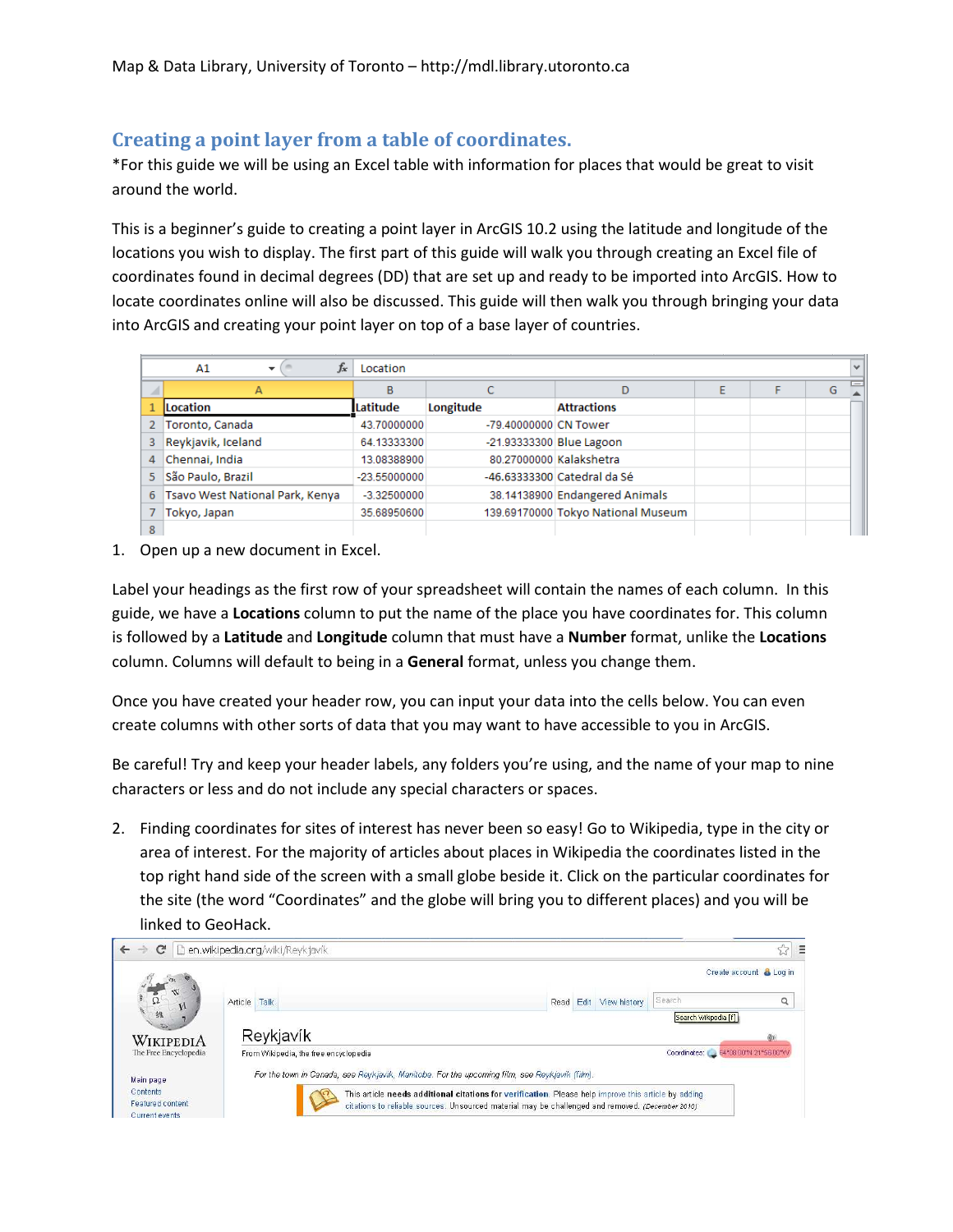GeoHack - São Paulo WGS84 23" 33' 0" S, 46" 38' 0" W  $-23.55, -46.633333$ Geo URI geo - 23.55,-46.633333 @ UTM 23K 333284 7394644  $6\overline{6}$ Scale  $± 1:100000$ Zoom Region BR@ **Type** city São Paulo @ (edit@ | report inaccuracies @) Title Templat n Talk Contents Global and Local services . Wikipedia articles . Photos - Other - Export &

GeoHack has all of the pertinent spatial data for your site that you will need.

We are interested in the second set of coordinates, highlighted in the screenshot above.

3. To fill up the Excel table we will be taking the Decimal Degree data, highlighted in red in the image above from GeoHack, from a range of destinations the world over. The first coordinates to the left of the Decimal Degree data represent Latitude and the coordinates on the right represent Longitude. Copy and paste the data from GeoHack into your columns in Excel and don't forget to include any negative signs as they are a crucial component of your coordinates.

The Excel file created for this exercise is composed of destinations that we would love to visit with columns for location data, latitude, longitude, and a brief description of what makes the location special.

| ◢           | А                               | В        |                                | D                                |
|-------------|---------------------------------|----------|--------------------------------|----------------------------------|
|             | Location                        |          | Latitude Longitude Attractions |                                  |
| $2^{\circ}$ | Toronto, Canada                 | 43.7     |                                | -79.4 CN Tower                   |
| 3.          | Reykjavik, Iceland              |          |                                | 64.13333 -21.933333 Blue Lagoon  |
| 4           | Chennai, India                  | 13.08389 |                                | 80.27 Kalakshetra                |
| 5.          | São Paulo, Brazil               |          |                                | -23.55 -46.633333 Catedral da Sé |
| 6           | Tsavo West National Park, Kenya | $-3.325$ |                                | 38.141389 Endangered Animals     |
|             | Tokyo, Japan                    | 35.68951 |                                | 139.6917 Tokyo National Museum   |
|             |                                 |          |                                |                                  |

4. Save and close your Excel file when it is completed and the columns are formatted.

Once your Excel table is complete you can move to working in ArcGIS. This guide is designed to complement version ArcMap 10.2.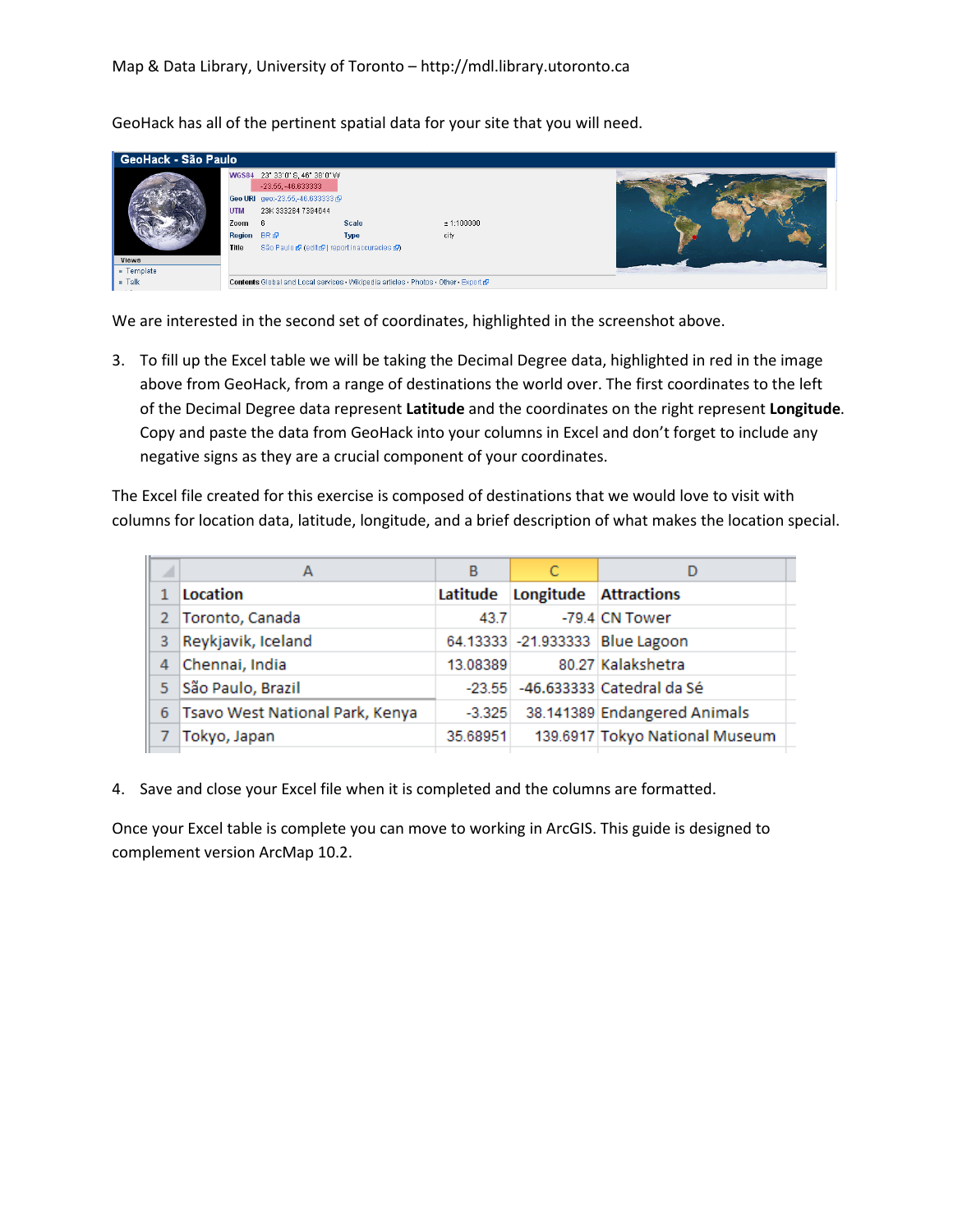5. For a base map, this guide will be using the free-to-download Countries vector layers (highlighted red in the image below) from the Natural Earth website: http://www.naturalearthdata.com/downloads/110m-cultural-vectors/

| www.naturalearthdata.com/downloads/110m-cultural-vectors/                                                                                                          | ☆<br>≣                                                                                              |  |  |  |  |  |  |  |
|--------------------------------------------------------------------------------------------------------------------------------------------------------------------|-----------------------------------------------------------------------------------------------------|--|--|--|--|--|--|--|
| Free vector and raster map data at<br>Natural Earth<br>1:10m, 1:50m, and 1:110m scales                                                                             | Search                                                                                              |  |  |  |  |  |  |  |
| <b>Downloads</b><br><b>Features</b><br><b>Blog</b><br><b>Corrections</b><br>Home<br><b>Forums</b>                                                                  | About                                                                                               |  |  |  |  |  |  |  |
| « Downloads<br><b>Stay up to Date</b>                                                                                                                              |                                                                                                     |  |  |  |  |  |  |  |
| 1:110m Cultural Vectors<br>Download all 11om cultural themes (1.19 MB) version 2.0.0                                                                               | Know when a new version of Natural<br>Earth is released by subscribing to<br>our announcement list. |  |  |  |  |  |  |  |
| Files have been downloaded 86,888 times.                                                                                                                           | Find a Problem?                                                                                     |  |  |  |  |  |  |  |
| NOTE: Version number indicates the update cycle when that theme was last updated. An<br>older version number indicates updates have not been necessary since then. | Submit suggestions<br>and bug reports via<br>our<br>correction system<br>and track the              |  |  |  |  |  |  |  |
| Admin 0 - Countries                                                                                                                                                | progress of your<br>adits.                                                                          |  |  |  |  |  |  |  |
| There are $\geq$ 47 countries in the world. Greenland as separate<br>from Denmark.<br>Download countries (184.14 KB) version 2.0.0                                 | <b>Join Our Community</b><br>Talk back and<br>discuss Natural                                       |  |  |  |  |  |  |  |
| Download without boundary lakes (185.88 KB) version 2.0.0                                                                                                          | Earth in the Enrums<br><b>Thank You</b>                                                             |  |  |  |  |  |  |  |
| About   Issues   Version History »<br>≺                                                                                                                            | Our data downloads are generously                                                                   |  |  |  |  |  |  |  |
| $\mathbb{F}$<br>ne 110m admin 0 couzip                                                                                                                             | Show all downloads<br>$\times$                                                                      |  |  |  |  |  |  |  |

Download the Countries data. The data is compressed, so before you can use it you will need to unzip it. If you don't have any software to unzip files, 7-zip is a great free program that is easy to install. You can find it here: http://www.7-zip.org/.

- 6. Open a new, blank map in ArcMap and then go to File and Save As and then give your map a name to save it. We called ours **ExcelToPoint**. Saving your map right away is good practice as you should consistently save your work as you go along in ArcGIS. It is also incredibly important that you NEVER save work with names that have a space in them or in folders that have names with spaces in them. Keep names to one word or indicate spaces by using an underscore  $($   $)$ .
- 7. Add to your map the Countries data that was retrieved from Natural Earth. To do this go to the Add Data button at the top of the screen on the toolbar that is highlighted in red in the image below. Add the Natural Earth unzipped shapefile data; it will have a .shp extension.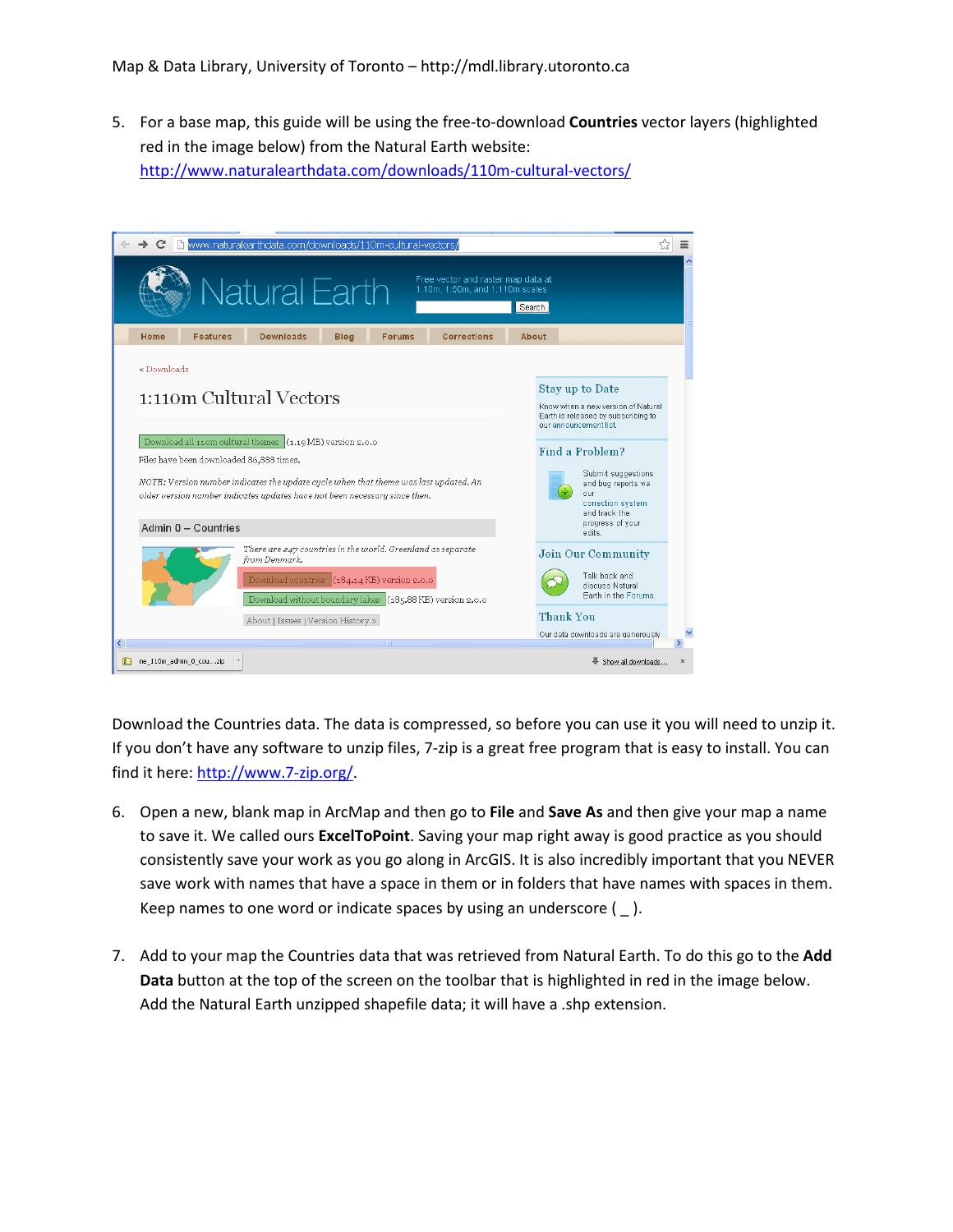## Map & Data Library, University of Toronto – http://mdl.library.utoronto.ca

| & ExcelToPoint.mxd - ArcMap                                                                                                                                                                                                                                                                                                                                                                                                                                                                                                                                                                                                                                      |
|------------------------------------------------------------------------------------------------------------------------------------------------------------------------------------------------------------------------------------------------------------------------------------------------------------------------------------------------------------------------------------------------------------------------------------------------------------------------------------------------------------------------------------------------------------------------------------------------------------------------------------------------------------------|
| Bookmarks Insert Selection<br>Edit<br><b>View</b><br>Geoprocessing<br>Customize<br>Windows<br>Help<br>File                                                                                                                                                                                                                                                                                                                                                                                                                                                                                                                                                       |
| $ \mathbf{\varphi} $ .<br>日台  % 国官 x   5 C<br>Ł<br>÷<br>Georeferencing *<br><b>PA</b>                                                                                                                                                                                                                                                                                                                                                                                                                                                                                                                                                                            |
| $\text{C} \text{C} \left( \text{C} \right) \text{C} \left( \text{C} \right) \text{C} \left( \text{C} \right) \text{C} \left( \text{C} \right) \text{C} \left( \text{C} \right) \text{C} \left( \text{C} \right) \text{C} \left( \text{C} \right) \text{C} \left( \text{C} \right) \text{C} \left( \text{C} \right) \text{C} \left( \text{C} \right) \text{C} \left( \text{C} \right) \text{C} \left( \text{C} \right) \text{C} \left( \text{C} \right) \text{C} \left$<br>回益I萬過鼻 WiEditor-トレノアは·米国作中メタ<br>$\begin{array}{c c c c c} \hline \multicolumn{1}{c }{\mathbf{N}} & \multicolumn{1}{c }{\mathbf{N}} & \multicolumn{1}{c }{\mathbf{O}} \end{array}$<br>3 |
| $\left \frac{1}{\mathbf{v}}\right _{\mathbf{v}}$ Snapping $\mathbf{v}$ $\odot$ $\mathbf{H}$ $\Box$ $\Box$<br>в                                                                                                                                                                                                                                                                                                                                                                                                                                                                                                                                                   |
| F x<br>Table Of Contents<br><b>Add Data</b>                                                                                                                                                                                                                                                                                                                                                                                                                                                                                                                                                                                                                      |
| $\cup$ $\otimes$ $\cup$ $\vdash$                                                                                                                                                                                                                                                                                                                                                                                                                                                                                                                                                                                                                                 |
| ×.<br>Look in:<br>NaturalEarth<br>Layers                                                                                                                                                                                                                                                                                                                                                                                                                                                                                                                                                                                                                         |
| ne_110m_admin_0_countries.shp                                                                                                                                                                                                                                                                                                                                                                                                                                                                                                                                                                                                                                    |
| ne_110m_admin_0_countries.VERSION.txt                                                                                                                                                                                                                                                                                                                                                                                                                                                                                                                                                                                                                            |
|                                                                                                                                                                                                                                                                                                                                                                                                                                                                                                                                                                                                                                                                  |
|                                                                                                                                                                                                                                                                                                                                                                                                                                                                                                                                                                                                                                                                  |
|                                                                                                                                                                                                                                                                                                                                                                                                                                                                                                                                                                                                                                                                  |
|                                                                                                                                                                                                                                                                                                                                                                                                                                                                                                                                                                                                                                                                  |
|                                                                                                                                                                                                                                                                                                                                                                                                                                                                                                                                                                                                                                                                  |
|                                                                                                                                                                                                                                                                                                                                                                                                                                                                                                                                                                                                                                                                  |
| Name:<br>ne 110m admin 0 countries.shp<br>Add                                                                                                                                                                                                                                                                                                                                                                                                                                                                                                                                                                                                                    |
| Show of type:                                                                                                                                                                                                                                                                                                                                                                                                                                                                                                                                                                                                                                                    |
| $\checkmark$<br>Cancel<br>Datasets, Layers and Results                                                                                                                                                                                                                                                                                                                                                                                                                                                                                                                                                                                                           |
|                                                                                                                                                                                                                                                                                                                                                                                                                                                                                                                                                                                                                                                                  |

- 8. Add your Excel file the same way as you added the Countries data you will have to select the Excel file and the Sheet that your data is on. For this exercise our data is on the first sheet and the default name given to it is Sheet1\$.
- 9. Once you have added your data you may have to change the view of the Table of Contents (the window on the left side of the screen) to see the file in the list; usually the views switch automatically so you can see the file just added, but it is helpful to know that an Excel file is not visible in the Table of Contents window under the List By Drawing Order view. It is visible in the List By Source view.



10. In order to have your Excel data become spatial data in your map you will go to File, Add Data, Add X Y Data, and from the dropdown menu select the Excel sheet with your data in it. Likewise, select the column labeled Longitude to be the X Field and that Latitude is selected from the dropdown menu for the Y Field. The Z Field is for Z Values representing elevation or height data that can be used to make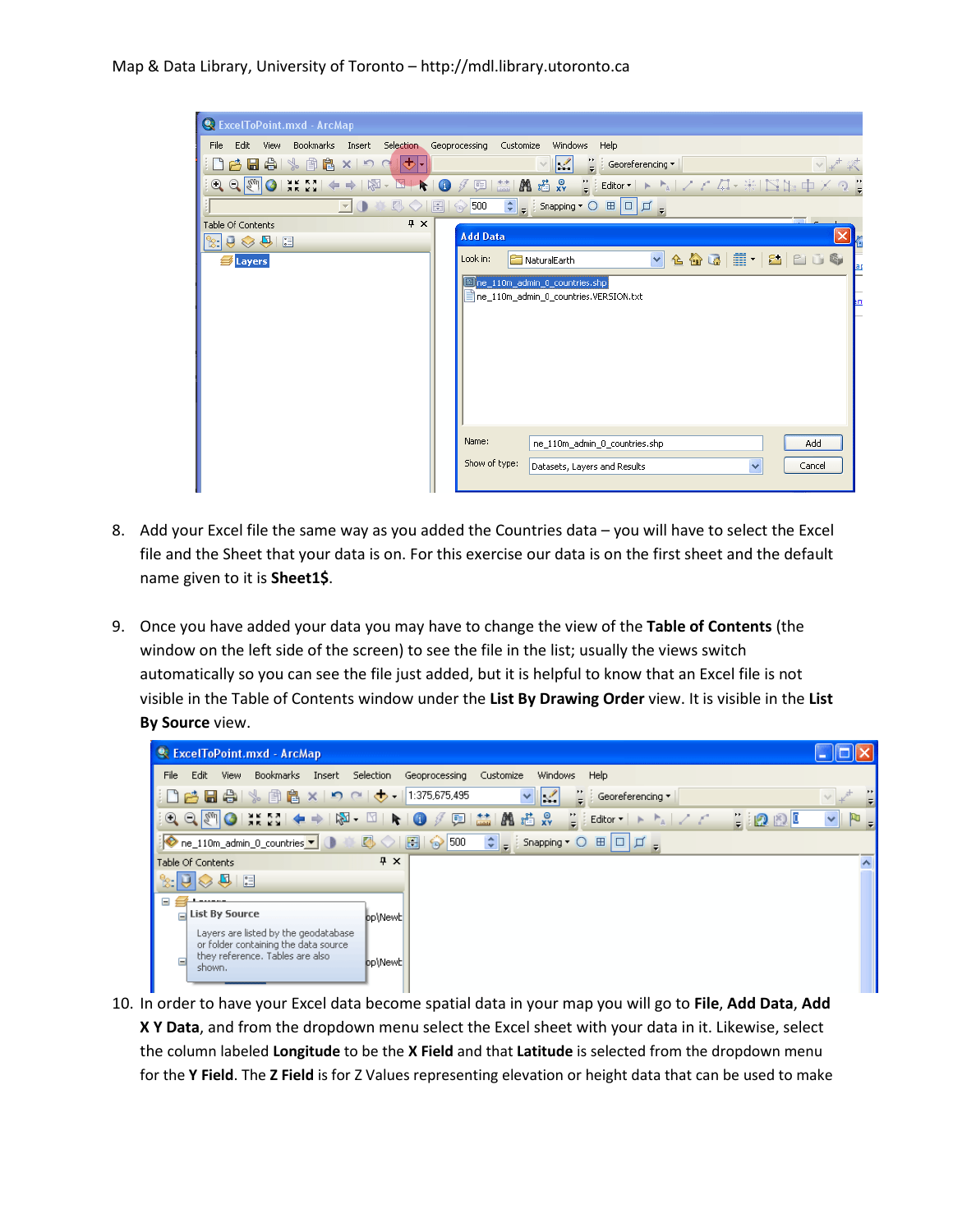three dimensional data. But we won't worry about that here and we'll just leave it as None.

| <b>Add XY Data</b>                                                                     |                                                    |  |  |  |  |  |  |  |
|----------------------------------------------------------------------------------------|----------------------------------------------------|--|--|--|--|--|--|--|
| A table containing X and Y coordinate data can be added to the<br>map as a layer       |                                                    |  |  |  |  |  |  |  |
| Choose a table from the map or browse for another table:                               |                                                    |  |  |  |  |  |  |  |
| 围 Sheet1\$                                                                             |                                                    |  |  |  |  |  |  |  |
|                                                                                        | Specify the fields for the X, Y and Z coordinates: |  |  |  |  |  |  |  |
| $X$ Field:                                                                             | Longitude                                          |  |  |  |  |  |  |  |
| Y Field:                                                                               | Latitude                                           |  |  |  |  |  |  |  |
| Z Field:                                                                               | <none></none>                                      |  |  |  |  |  |  |  |
| Description:                                                                           | Coordinate System of Input Coordinates             |  |  |  |  |  |  |  |
| Name: GCS_WGS_1984                                                                     | Geographic Coordinate System:                      |  |  |  |  |  |  |  |
|                                                                                        |                                                    |  |  |  |  |  |  |  |
| <b>Show Details</b><br>Edit                                                            |                                                    |  |  |  |  |  |  |  |
| $\boxed{\checkmark}$ Warn me if the resulting layer will have restricted functionality |                                                    |  |  |  |  |  |  |  |
| About adding XY data<br>OK<br>Cancel                                                   |                                                    |  |  |  |  |  |  |  |

11. ArcGIS 10.2 will automatically set a Geographic Coordinate System and Projection for your new layer. This information is based on the coordinate system and projection of your map.

The Coordinate System and Projection of your map is initially set by the first layer with spatial data added to it. This information for your map can be found in the window that pops up if you double click Layers (highlighted in the image below). The Coordinate system and projection can be changed for your map and/or for your layer in several different places. To change the coordinate system and projection just for your layer, you can easily do this at the Add XY Data window. But, we won't need to do this in this example. If you would like more information on changing Coordinate Systems and Projections, please go to this link: http://mdl.library.utoronto.ca/guides-help/selecting-right-projection.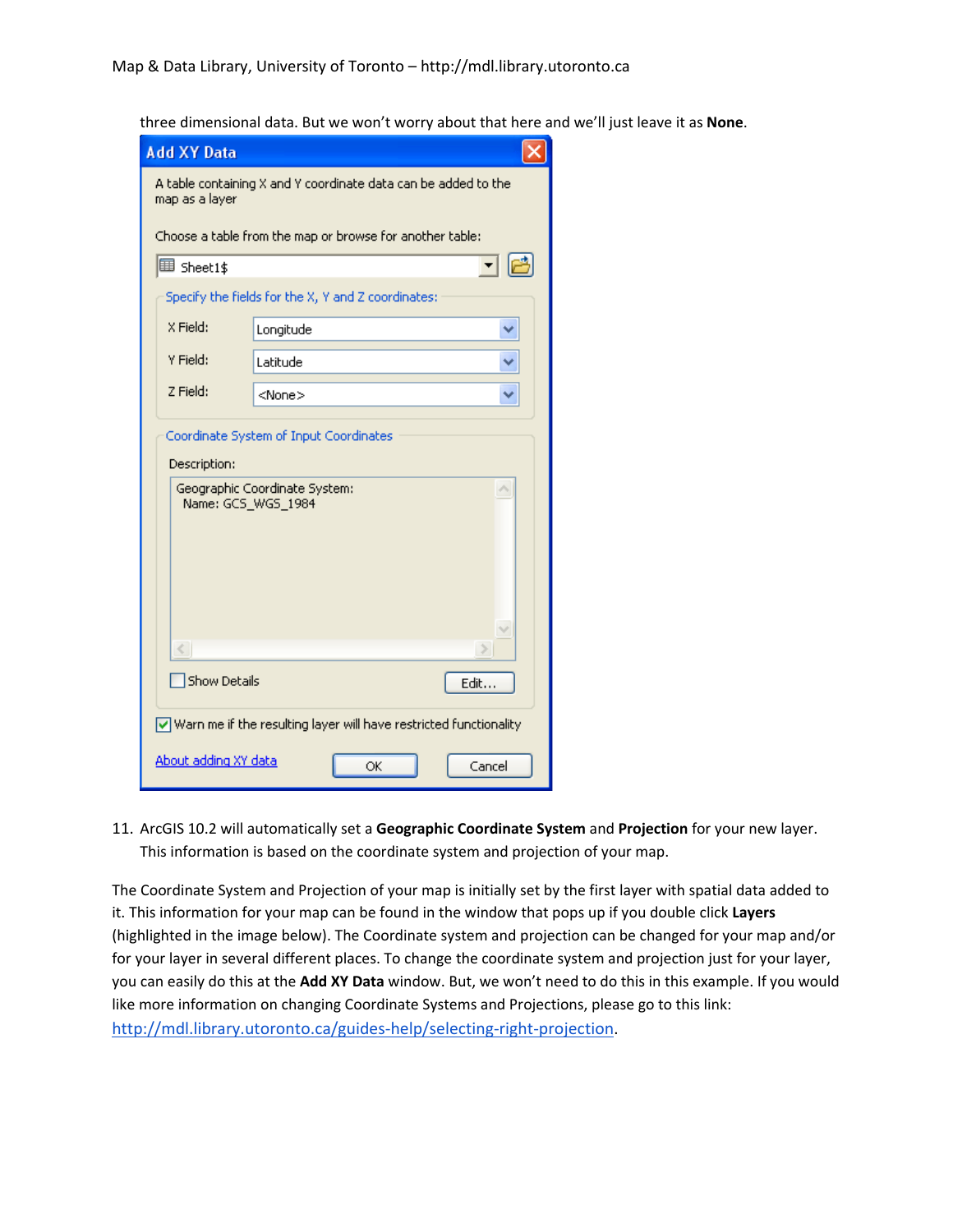## Map & Data Library, University of Toronto – http://mdl.library.utoronto.ca



When you have specified the X Field (Longitude) and Y Field (Latitude) in the Add XY Data window, click OK. A warning will appear, just click OK.

A new layer will appear in the Table of Contents with the name of your Excel layer followed by the word Events and your Excel information will have translated into points on the map. In our example, we left the Excel sheet as the default name, Sheet1\$, so the new layer is called Sheet1\$ Events.

12. In order to save your new spatial data in ArcGIS and if you want to interact with your data (query, select) later on, there is one final step to undertake. Your new Events layer needs to be transformed into a shapefile or feature class.

Export your Excel layer by right-clicking on the layer in the Table of Contents. Go to Data, Export Data. The Export Data window will pop up. Make sure the dropdown menu has All Features selected and the coordinate system will be this layer's source data. In the Output feature class box select where you want to choose where to save your data and you can give it a new name as this process will save your work as a new layer. This new layer is an official point shapefile. For this exercise, we called the new layer NewShapefile (remember not to have any spaces in names). When this is done, hit OK.

| <b>Export Data</b>                                                                                                 |                                                            |  |  |  |  |  |  |  |
|--------------------------------------------------------------------------------------------------------------------|------------------------------------------------------------|--|--|--|--|--|--|--|
| Export:                                                                                                            | All features                                               |  |  |  |  |  |  |  |
| Use the same coordinate system as:                                                                                 |                                                            |  |  |  |  |  |  |  |
| this layer's source data                                                                                           |                                                            |  |  |  |  |  |  |  |
|                                                                                                                    | $\bigcirc$ the data frame                                  |  |  |  |  |  |  |  |
| the feature dataset you export the data into<br>(only applies if you export to a feature dataset in a geodatabase) |                                                            |  |  |  |  |  |  |  |
|                                                                                                                    | Output feature class:                                      |  |  |  |  |  |  |  |
|                                                                                                                    | \\192-86\DFSRoot\Data\haakc\Desktop\NewbExceltopoints\NewS |  |  |  |  |  |  |  |
|                                                                                                                    |                                                            |  |  |  |  |  |  |  |
|                                                                                                                    |                                                            |  |  |  |  |  |  |  |
|                                                                                                                    |                                                            |  |  |  |  |  |  |  |
|                                                                                                                    | Cancel<br>ОК                                               |  |  |  |  |  |  |  |